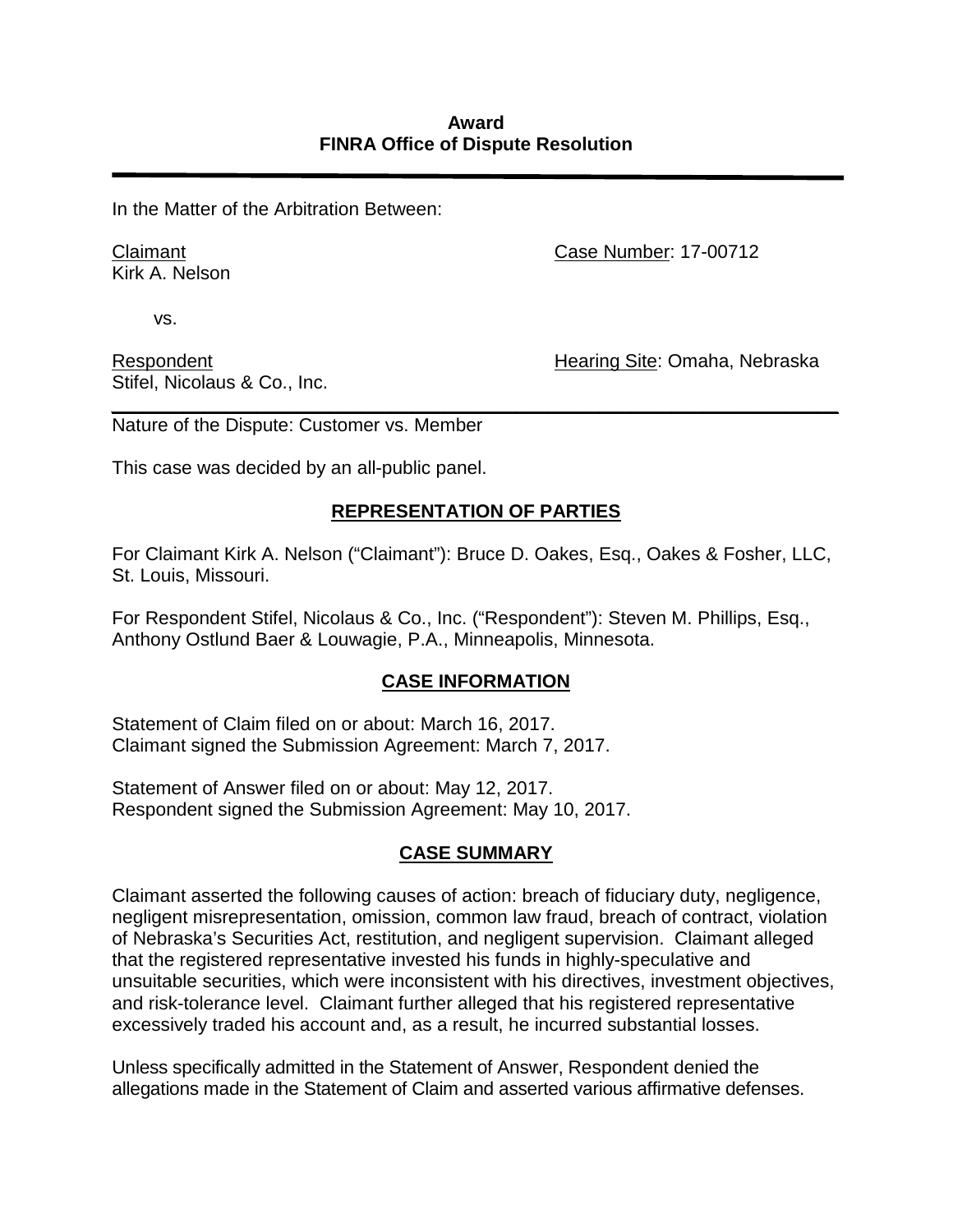FINRA Office of Dispute Resolution Arbitration No. 17-00712 Award Page 2 of 5

#### **RELIEF REQUESTED**

In the Statement of Claim*,* Claimant requested:

| <b>Compensatory Damages</b>  | \$500,000.00 |
|------------------------------|--------------|
| <b>Punitive Damages</b>      | Unspecified  |
| Interest                     | Unspecified  |
| Attorneys' Fees              | Unspecified  |
| Costs                        | Unspecified  |
| <b>Other Monetary Relief</b> | Unspecified  |

In the Statement of Answer, Respondent requested that the Panel dismiss the claims in their entirely. Respondent further requested that the Panel expunge all references to this matter from unnamed party Jeffrey Olson's registration records maintained by the Central Registration Depository ("CRD").

At the close of the hearing, Claimant requested compensatory damages of \$261,579.00 (with alternative calculations of \$225,512.00 and \$164,347.00 based on different theories/models); attorneys fees' of \$78,750.00; interest at the rate of 9% on the compensatory damages amount from January 12, 2015 (the date Claimant's brokerage account with Respondent was no longer churned and the damages were liquidated and calculable) through the date the Award is paid in full; punitive damages in the amount or multiple which the Panel deems just and proper; costs of \$23,384.00; and forum fees.

#### **OTHER ISSUES CONSIDERED AND DECIDED**

The Arbitrators acknowledge that they have each read the pleadings and other materials filed by the parties.

On or about January 30, 2018, Respondent filed a Motion to Dismiss Claims Barred by the Six-Year Eligibility Rule ("Motion to Dismiss"). On or about March 1, 2018, Respondent advised FINRA that the parties resolved the issues relative to the Motion to Dismiss and withdrew the Motion to Dismiss.

While there was no express motion for an amendment of the pleadings, at least in one respect subsequent to the pleadings, there was a noteworthy change in Claimant's case. The Claimant asserted a number of claims based on Nebraska law, and specifically referred to the Nebraska Securities Act as authority for recovering interest, costs, and attorneys' fees. In Claimant's pre-hearing brief, and as the case was presented at the hearing, the case was couched in terms of claims based on Missouri law. Claimant identified a contractual foundation for the application of Missouri law.

The Panel requested arguments or briefs on the issue of conflict of law. In pre-hearing briefs, Claimant argued the case based on Missouri law and Respondent argued the case based on Nebraska law. Claimant wanted this addressed orally during closing arguments and Respondent wanted to present the issue in a post-hearing brief.

At the final hearing, following oral arguments on how the conflict of law issue should be addressed, the Panel ordered the parties to submit (simultaneously) post-hearing briefs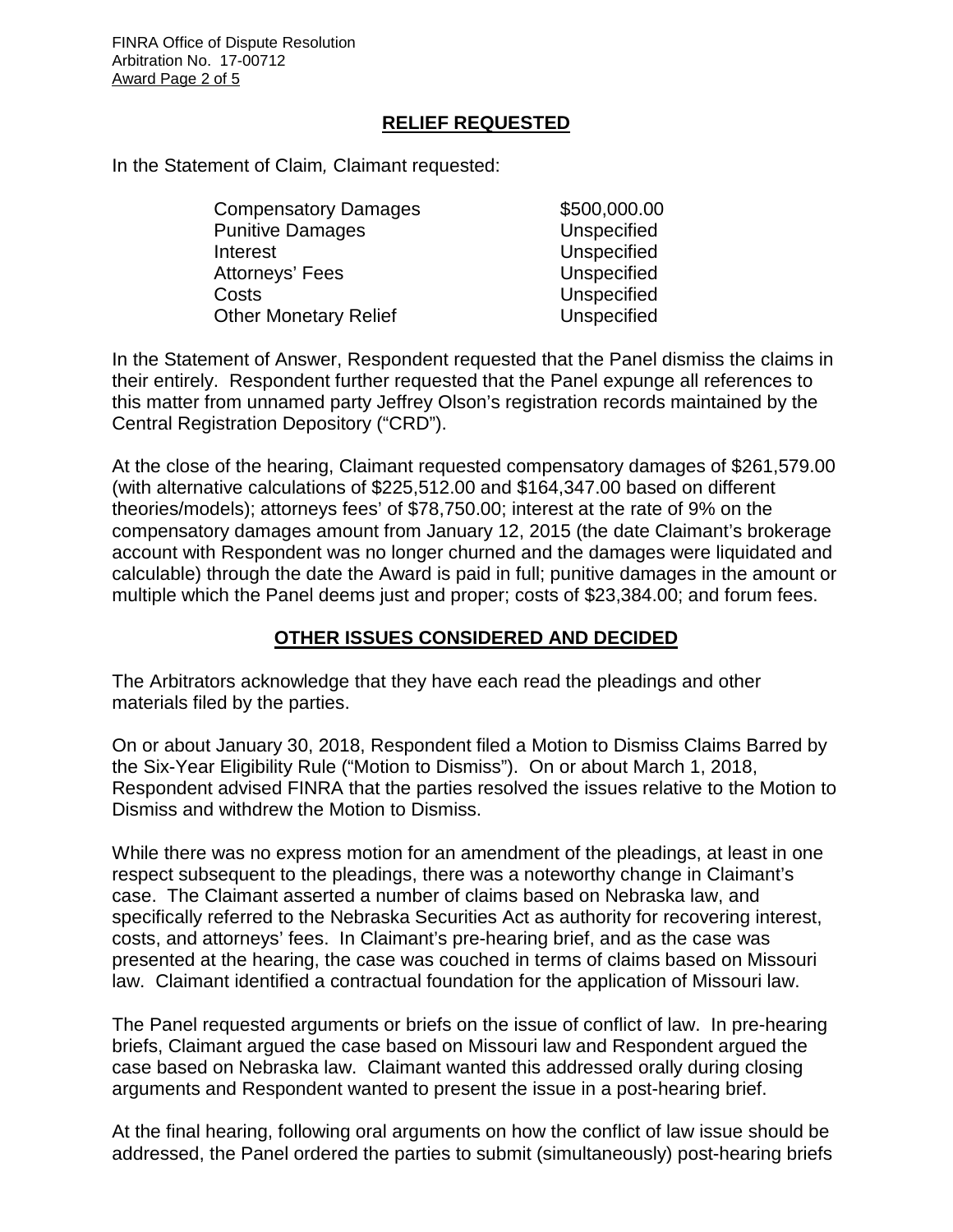FINRA Office of Dispute Resolution Arbitration No. 17-00712 Award Page 3 of 5

regarding the conflict of law issue no later than May 18, 2018. On or about May 18, 2018, Claimant filed a Supplemental Brief Regarding Choice of Law and Restatement (Second) of Conflicts of Law Section 187 and Respondent filed a Memorandum of Law on Choice of Law.

The parties present at the hearing have agreed that the Award in this matter may be executed in counterpart copies or that a handwritten, signed Award may be entered.

#### **AWARD**

After considering the pleadings, the testimony and evidence presented at the hearing, and the post-hearing submissions, the Panel has decided in full and final resolution of the issues submitted for determination as follows:

- 1. Respondent is liable for and shall pay to Claimant the sum of \$144,967.00 in compensatory damages.
- 2. Respondent is liable for and shall pay to Claimant the sum of \$47,839.00 in attorneys' fees pursuant to the Missouri Securities Act and/or the Nebraska Securities Act.
- 3. Respondent is liable for and shall pay to Claimant the sum of \$23,384.00 in costs for expert fees, travel expenses, copying, scanning, binders, exhibit preparation and shipping.
- 4. Respondent is liable for and shall pay to Claimant the sum of \$300.00 in costs as reimbursement of the non-refundable portion of the filing fee.
- 5. The request for expungement of unnamed party Jeffrey Olson's CRD records is denied.
- 6. Any and all claims for relief not specifically addressed herein, including punitive damages, are denied.

#### **FEES**

Pursuant to the Code of Arbitration Procedure, the following fees are assessed:

#### **Filing Fees**

FINRA Office of Dispute Resolution assessed a filing fee\* for each claim:

Initial Claim Filing Fee  $=$  \$ 1,425.00

*\*The filing fee is made up of a non-refundable and a refundable portion.*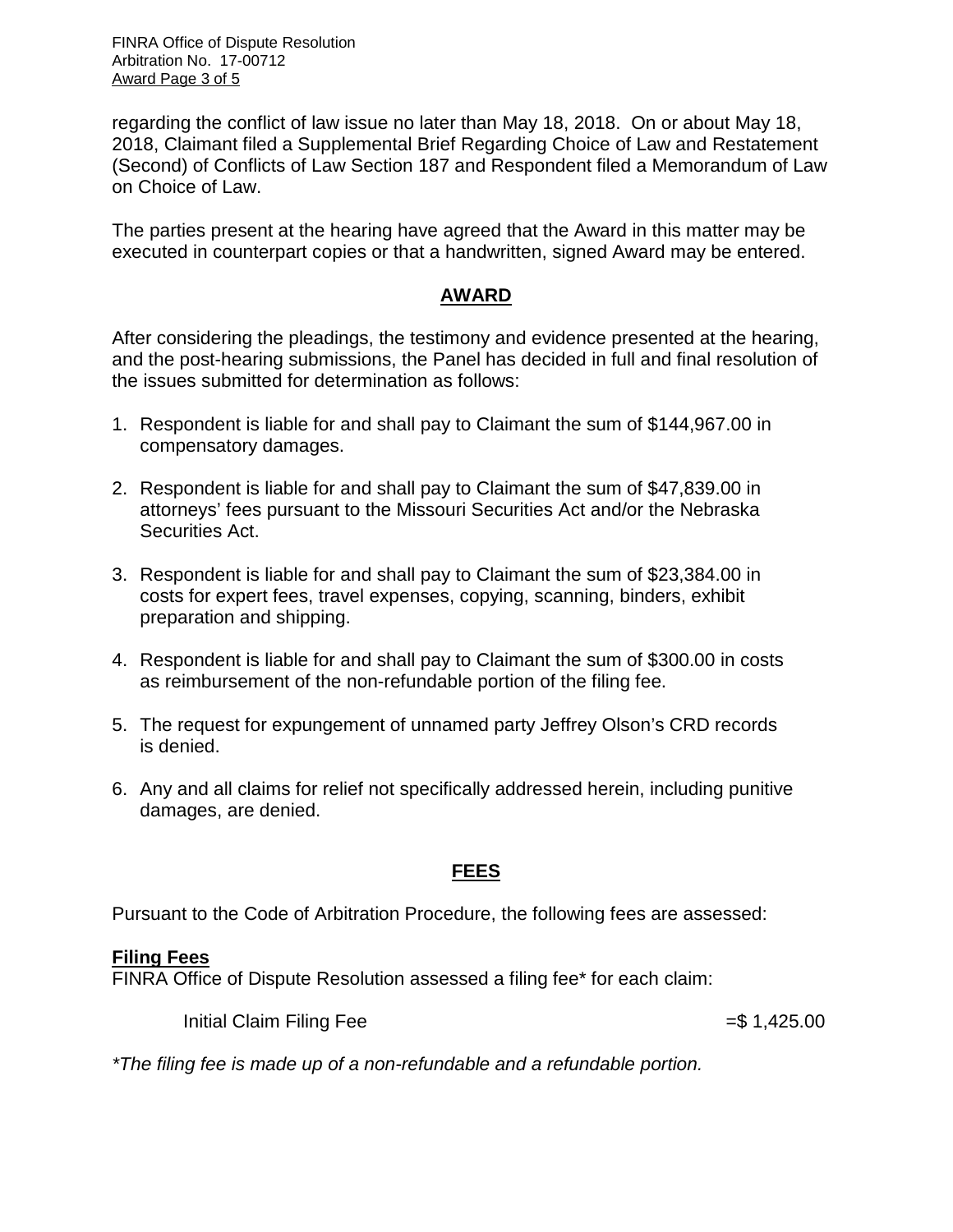FINRA Office of Dispute Resolution Arbitration No. 17-00712 Award Page 4 of 5

#### **Member Fees**

Member fees are assessed to each member firm that is a party in these proceedings or to the member firm that employed the associated person at the time of the events giving rise to the dispute. Accordingly, as a party, Stifel, Nicolaus & Co., Inc. is assessed the following:

| Member Surcharge   | $= $1,900.00$ |
|--------------------|---------------|
| Member Process Fee | $= $3,750.00$ |

#### **Hearing Session Fees and Assessments**

The Panel has assessed hearing session fees for each session conducted. A session is any meeting between the parties and the arbitrator(s), including a pre-hearing conference with the arbitrator(s), that lasts four (4) hours or less. Fees associated with these proceedings are:

|                                   | Six (6) hearing sessions $@$ \$1,125.00/session |            | $= $1,125.00$ |
|-----------------------------------|-------------------------------------------------|------------|---------------|
| <b>Hearing Dates:</b>             | May 1, 2018                                     | 2 sessions |               |
|                                   | May 2, 2018                                     | 2 sessions |               |
|                                   | May 3, 2018                                     | 2 sessions |               |
| <b>Total Hearing Session Fees</b> |                                                 |            | $= $6,750.00$ |

The Panel has assessed \$6,750.00 of the hearing session fees to Respondent.

All balances are payable to FINRA Office of Dispute Resolution and are due upon receipt.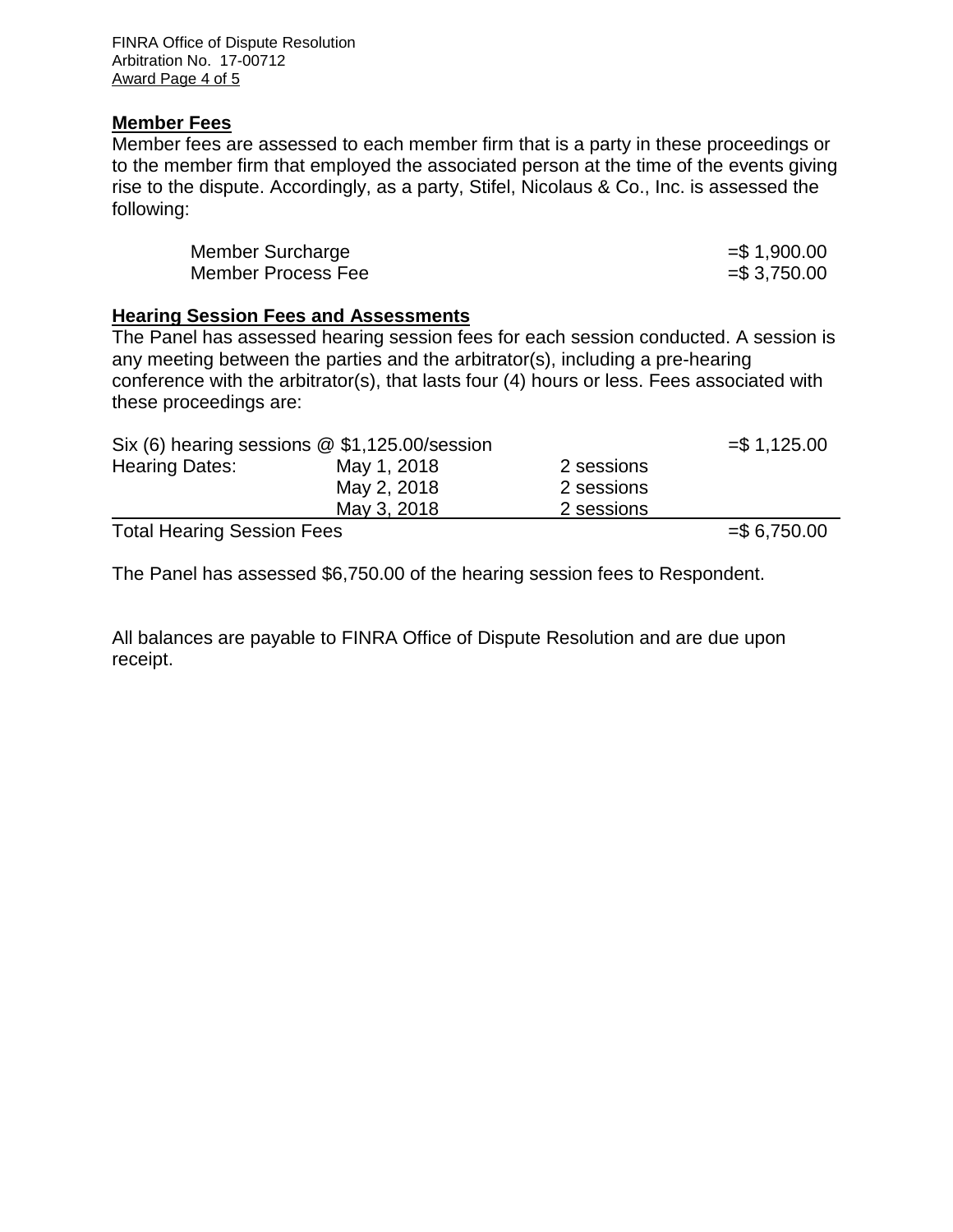FINRA Office of Dispute Resolution Arbitration No. 17-00712 Award Page 5 of 5

### **ARBITRATION PANEL**

Murray S. Levin **Murray S. Levin Fig. 2018** - Public Arbitrator, Presiding Chairperson Philip J. Glick **Philip J. Glick - Public Arbitrator** Mary C. Davis **Mary C. Davis Arrow C. Davis Public Arbitrator** 

I, the undersigned Arbitrator, do hereby affirm that I am the individual described herein and who executed this instrument, which is my award.

#### **Concurring Arbitrators' Signatures**

/s/ Murray S. Levin Murray S. Levin Public Arbitrator, Presiding Chairperson

/s/ Philip J. Glick

Philip J. Glick Public Arbitrator

/s/ Mary C. Davis Mary C. Davis Public Arbitrator

June 6, 2018 Signature Date

June 6, 2018 Signature Date

June 6, 2018 Signature Date

June 6, 2018 Date of Service (For FINRA Office of Dispute Resolution office use only)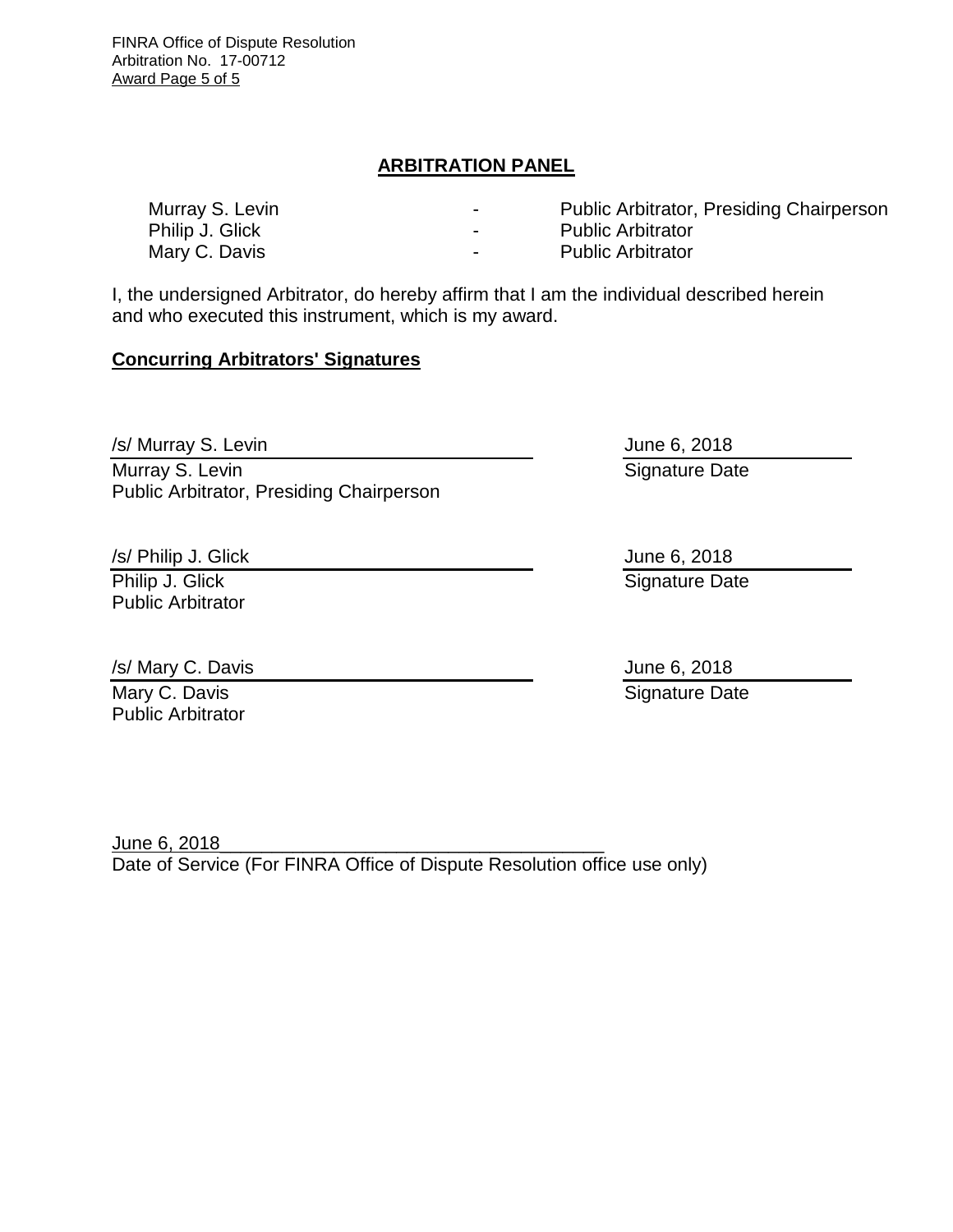FINRA Office of Dispute Resolution Arbitration No. 17-00712 Award Page 5 of 5

## **ARBITRATION PANEL**

Murray S. Levin - Public Arbitrator, Presiding Chairperson

- Philip J. Glick **Philip J. Glick Public Arbitrator**
- Mary C. Davis **Mary C. Davis Arrow C. Davis Public Arbitrator**

I, the undersigned Arbitrator, do hereby affirm that I am the individual described herein and who executed this instrument, which is my award.

#### **Concurring Arbitrators' Signatures**

/S/ Murray S. Levin June 6, 2018

Murray S. Levin Public Arbitrator, Presiding Chairperson

Philip J. Glick Public Arbitrator

Mary C. Davis Public Arbitrator

\_\_\_\_\_\_\_\_\_\_\_\_\_\_\_\_\_\_\_\_\_\_\_\_\_\_\_\_\_\_\_\_\_\_\_\_\_\_\_\_\_\_\_\_\_\_\_ Date of Service (For FINRA Office of Dispute Resolution office use only)

Signature Date

Signature Date

Signature Date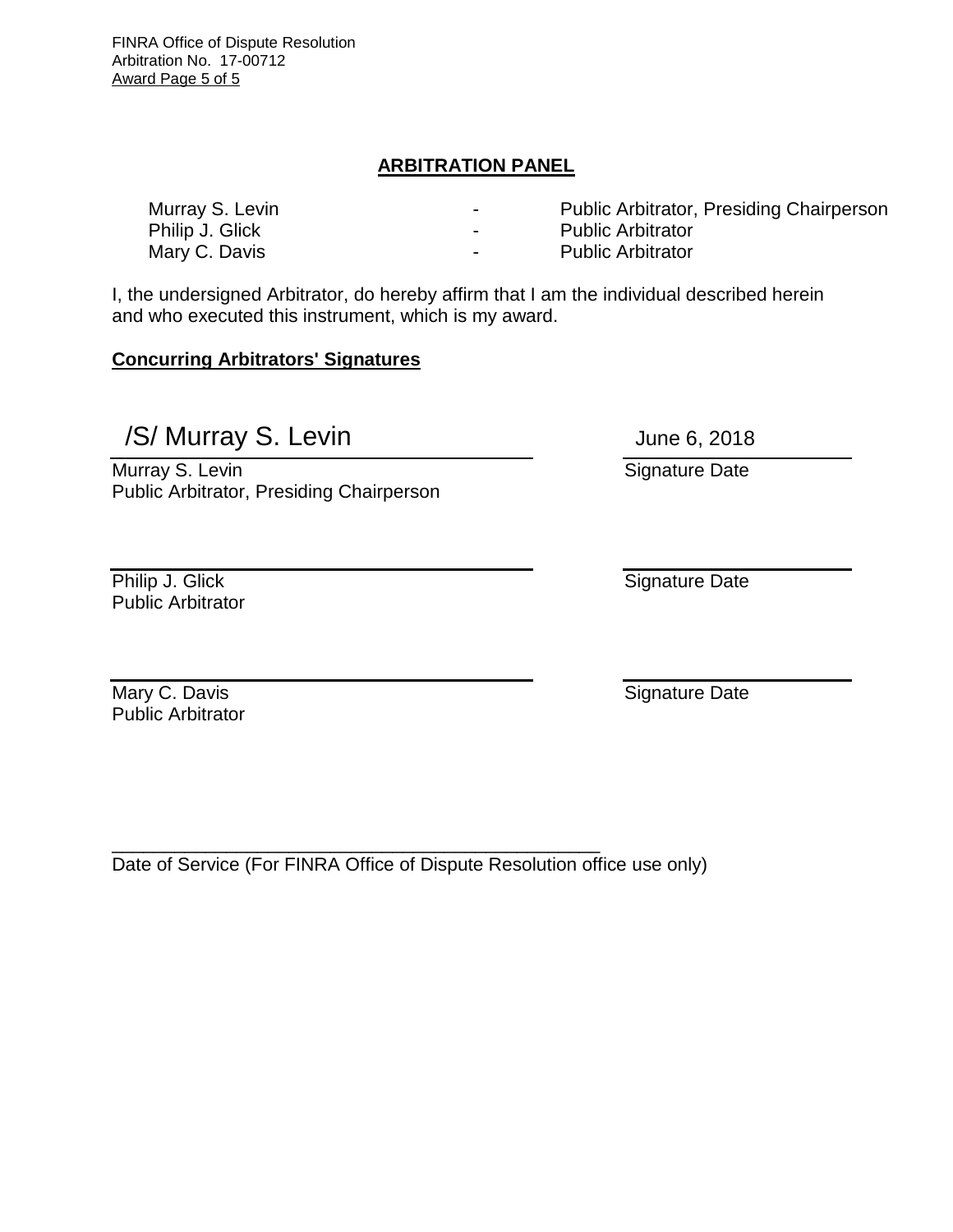FINRA Office of Dispute Resolution Arbitration No. 17-00712 Award Page 5 of 5

## **ARBITRATION PANEL**

Murray S. Levin Philip J. Glick Mary C. Davis

Public Arbitrator, Presiding Chairperson

**Public Arbitrator** 

**Public Arbitrator** 

I, the undersigned Arbitrator, do hereby affirm that I am the individual described herein and who executed this instrument, which is my award.

# **Concurring Arbitrators' Signatures**

Murray S. Levin Public Arbitrator, Presiding Chairperson

**Signature Date** 

Phill **Filick Public Arbitrator** 

Signatu

Mary C. Davis **Public Arbitrator** 

**Signature Date** 

Date of Service (For FINRA Office of Dispute Resolution office use only)